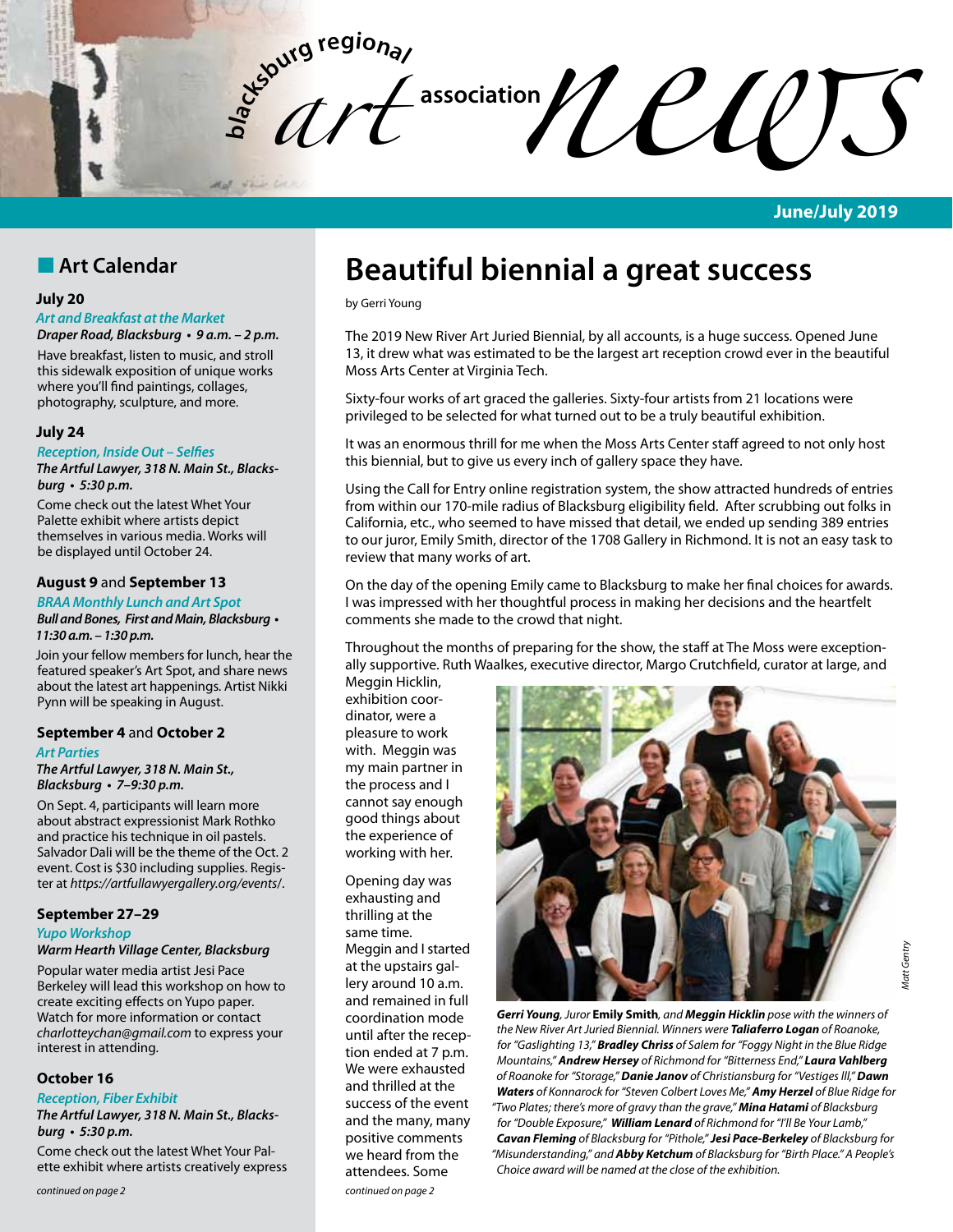**n Calendar** *continued from page 1* 

themselves through their fiber work. The exhibit will be displayed until December 18.

## **October 25–27**

**Blue Ridge Potters Guild Show and Sale Patrick Henry High School, Roanoke • Friday, 6:30–9 p.m., Saturday, 10 a.m. – 6 p.m., Sunday, 12 noon – 4 p.m.**

This 20<sup>th</sup> annual show and sale is the largest all-pottery show in Virginia and features a wide range of work. More than 70 guild members will display and sell their works. For more information, visit *https://www.blueridgepotters.com/*.

# n **Kudos**

**Pat Bevan** was awarded the status of Member of Excellence with the Southeastern Pastel Society in June. The two final paintings that secured her status are "Two Generations" and "Highland Spring."



*Two Generations by Pat Bevan*

Members **Danie Janov** and **Jesi Pace-Berkeley** won honors at the New River Art Juried Biennial at the Moss Center. Janov received an Award of Distinction for her watercolor, "Vestiges III." The First Award of Excellence went to Pace-Berkeley for her watercolor, "Misunderstanding."

The following members have been accepted in the Central Virginia Watercolor Guild exhibition for September: **Ruth Lefko**, **Sally Mook**, **Karen Sewell**, **Michele Walter**, and **Gerri Young**. The show is from Sept. 6–29 at the McGuffey Art Center, 201 Second Street, NW, Charlottesville. Visit *mcguffeyartcenter.com* for more information.

Photographer **Susan Lockwood** served as one of two jurors for Radford City's recent public art project. The winning sculptures were made possible in part by a grant from the Virginia Commission for the Arts and the National Endowment for the Arts, and will be displayed until early 2020.

# **Slices of life theme show**



*Gerri Young Gerri Young*

After a year's hiatus, the BRAA theme show has returned and is 60 paintings strong this year. The exhibit was coordinated by **Robi Sallee** and is showing at the Radford University art gallery on Tyler Avenue through August 14. Gallery hours are 12 –4 p.m., Mondays through Saturdays.

*BRAA members Charlotte Chan and*  **Martha Olson** *(above) chat during the June 28 theme show reception. Larry Bechtel (right) discusses his work with Drew Dodson, associate professor and co-director of Radford University's art museum.*



# **biennial** *continued from page 1*

people have told me they have gone back to the show several times.

We are grateful for the many people who attended, for the many donations we received for the awards program and for the glow of a job well done even now, weeks after the opening.

The show remains open until August 3. To see more info and an assortment of photos, go to *https://spark.adobe.com/page/9DwqFc0fVrFOE/*.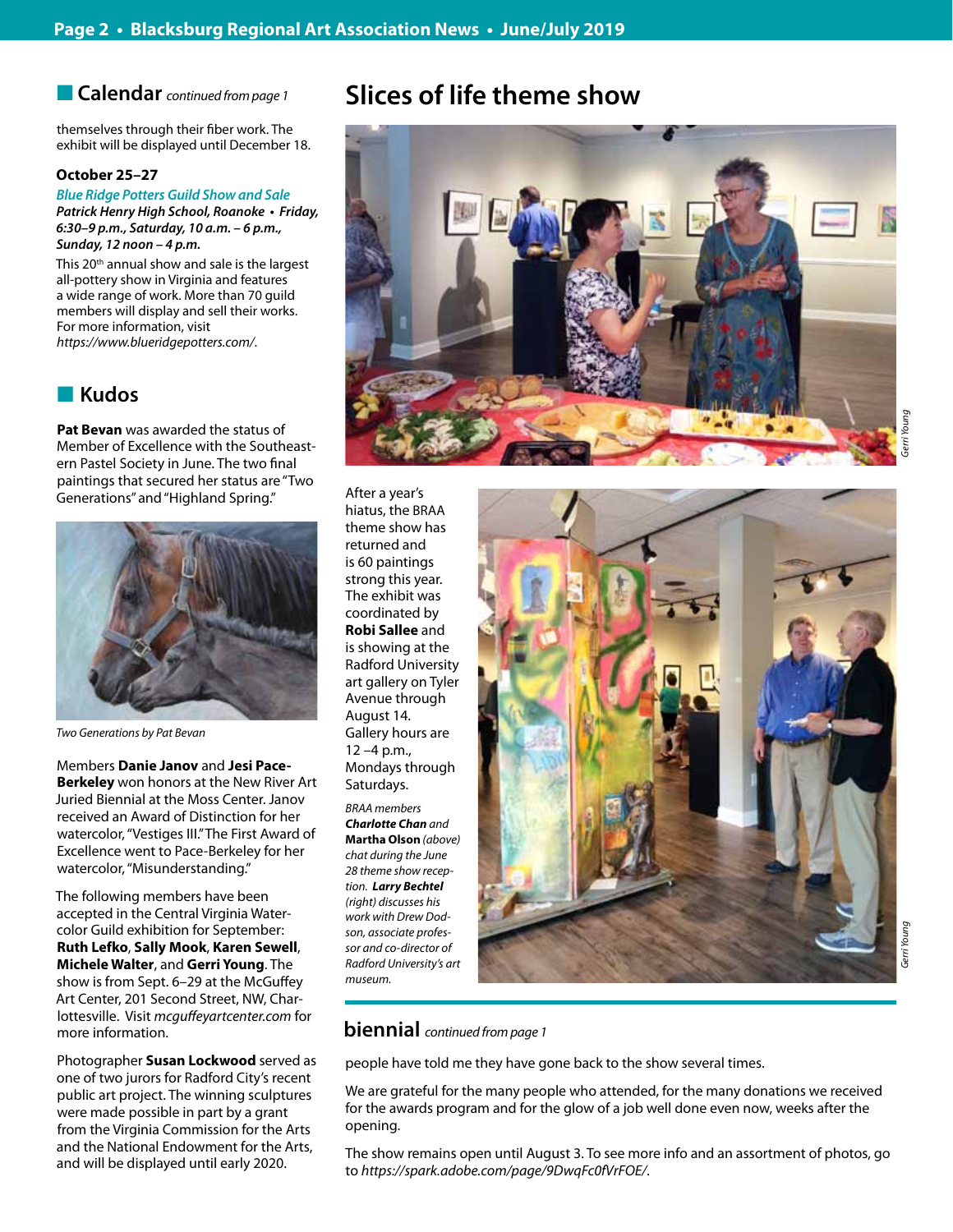

*BRAA members Teri Hoover, Gerri Young and Nancy Norton display their works in the new Artemis Journal. The publication was launched on June 7 at the Taubman Art Museum in Roanoke.*



*Sally Mook discusses her work at the June BRAA luncheon. Members meet the second Friday of each month at Bull and Bones in Blacksburg to share ideas and hear art-related short presentations.*

# **N** Welcome New Members

**Mary Banks** and **Ling Jie Gu** have recently joined BRAA. Welcome aboard!

Check out these free online modern art books! *https://mymodernmet.com/guggenheim-museum-free-books-online/*

# **Now Showing**

**July 15 – October 15** (except where indicated otherwise)

**Dave Angle**, Virginia Tech Women's Center

**Patricia Bevan**, Shaheen Law Firm, Blacksburg

**Patricia Bolton**, Brown Insurance, Blacksburg

**Charlotte Chan**, The Haga Law Firm, Christiansburg

**Charlotte Chan**, Zeppoli's, Blacksburg

**Riley Chan**, Blue Ridge Cancer Care, Blacksburg

**Marie Collier**, Bluefield College, Bluefield, Virginia (May–August) and Warm Hearth Village Center, Blacksburg (July thru August)

**Jean Galloway**, Hahn Garden Pavilion, Virginia Tech (thru August 4)

**Paula Golden**, Pointe West Management, Blacksburg

**Teri Hoover**, First Bank & Trust, Christiansburg

**Ava Howard**, Main Street Inn, Blacksburg

**Ruth Lefko**, American National Bank (formerly HomeTown Bank), Christiansburg

**Sally Mook,** The Artful Lawyer, Blacksburg

**Betty Moore,** Long and Foster, Blacksburg

**Nancy Norton**, See Mark Optical, Blacksburg

**David Pearce**, Blacksburg Transit

**Diane Relf**, Virginia Tech Women's Center

**Karen Sewell**, Glade Church, Blacksburg

**"There is no magic brush.**  *It's hard work and dedication with a desire*  **to do better."**

> **~ Everett Raymond Kinstler August 5, 1926 – May 26, 2019**